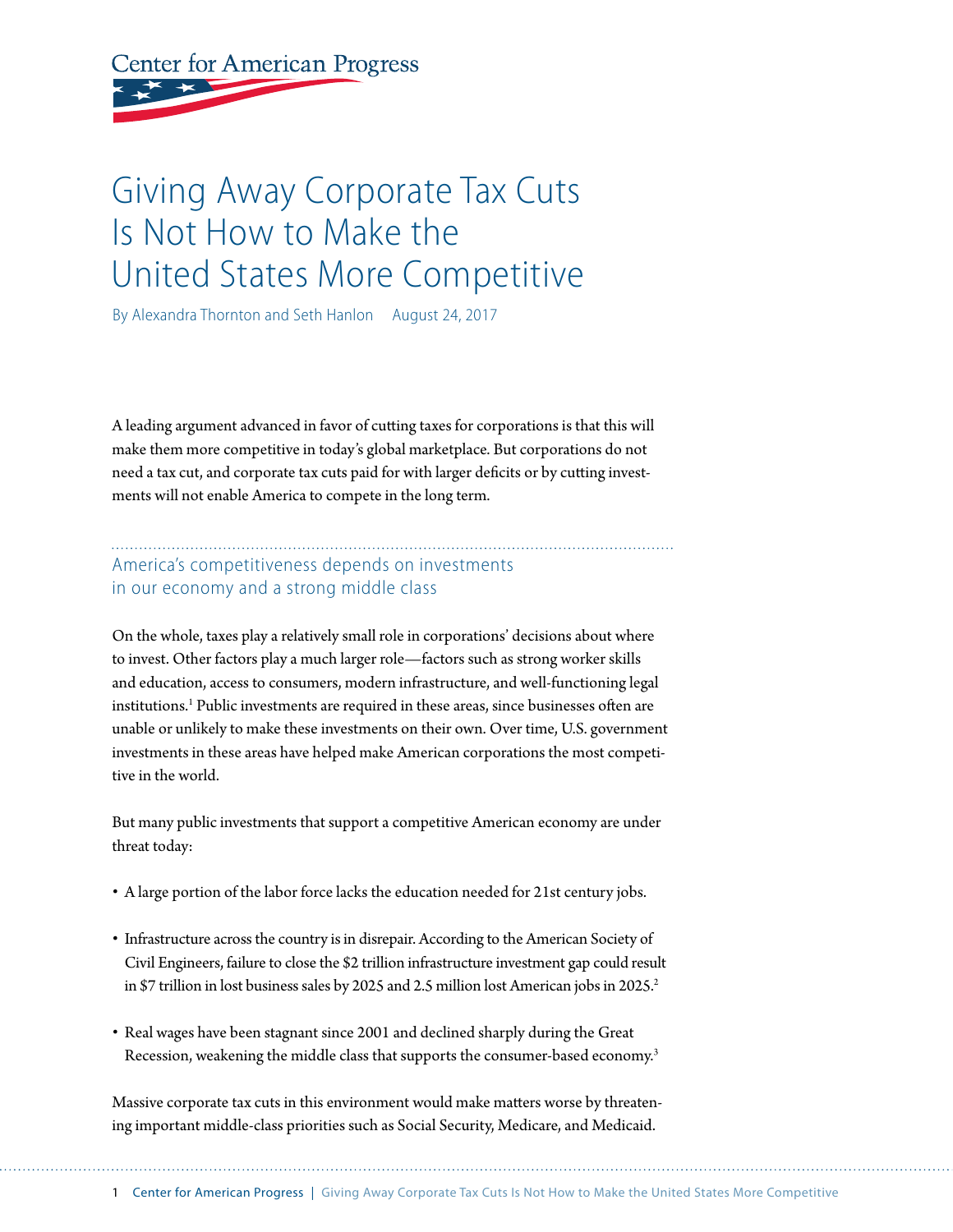## Meanwhile, U.S. corporations are doing quite well and already pay less tax than they have historically

After-tax corporate profits as a share of gross domestic product (GDP) are higher than they have ever been, and since 2000, they have risen dramatically.<sup>4</sup>



Yet corporate income tax payments are much smaller as a share of GDP than they were several decades ago.<sup>5</sup>



And U.S. corporations rank high on international measures of success; for example, they earn nearly half of global profits, notwithstanding that the U.S. economy is about onefifth the size of the world economy.<sup>6</sup>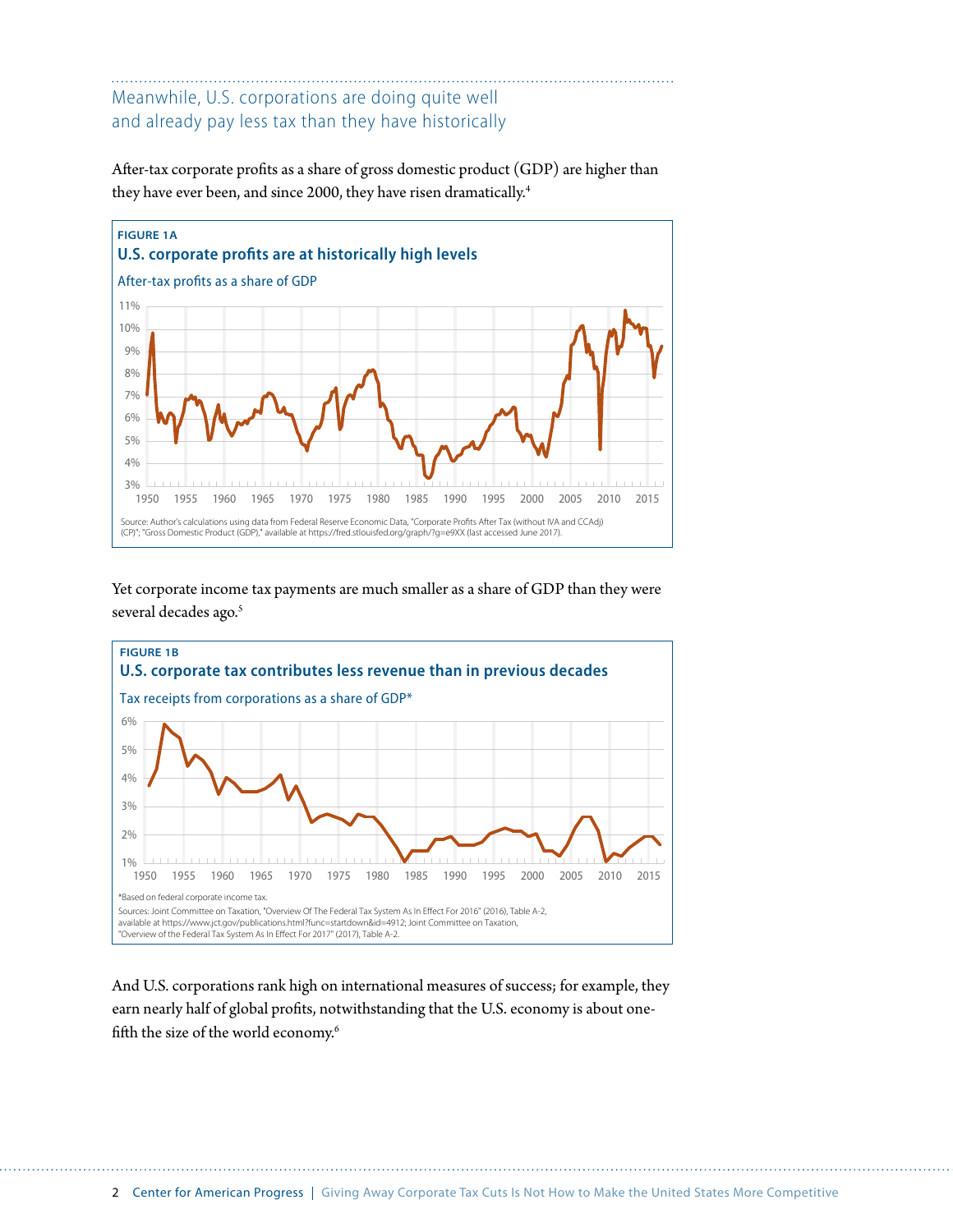Although the United States' statutory corporate tax rate of 35 percent is high relative to other countries' statutory rates, most U.S. multinationals actually pay a much lower tax rate when deductions, credits, and other special features of the tax code are considered. For example, the U.S. Government Accountability Office found that for tax years 2008 to 2012, profitable large U.S. corporations paid an average effective tax rate of 22 percent, and that included foreign and state and local income taxes.7

U.S. multinationals are not at a disadvantage compared with multinational firms based in competitor countries.<sup>8</sup> According to Treasury Department analysis, effective U.S. corporate tax rates are in line with those of our major trading partners.<sup>9</sup> And U.S. corporate tax revenues are about 1 percentage point lower, as a share of GDP, than the corporate tax revenues of major U.S. trading partners.<sup>10</sup> (see Figure 2)

### There is no reason to believe that U.S. corporations will invest more in America if they get a huge tax cut

Large U.S. corporations are hardly strapped for cash now and therefore would not necessarily use a tax cut to make new investments. Corporations currently have relatively high levels of cash available for investments and can borrow funds at low interest rates, yet real business investment has remained well below its historic trend.<sup>11</sup> Many firms have opted to use their cash to buy back shares, boosting stock prices, rather than make new investments or pay their workers more.

The slowdown in investment is real but has very little to do with corporate taxes. Research by the International Monetary Fund (IMF) shows that the problem of levels of private-sector investment has occurred across advanced economies, including many countries with much lower statutory corporate tax rates. Indeed, the IMF found that Ireland—one of the world's leading corporate tax

#### **FIGURE 2**

#### **U.S. corporate tax revenue is among the lowest of the major advanced economies and lower than the OECD average**

Revenue from corporate profits tax as a share of GDP\*



\* All data are 2015 estimated, except data for Australia, Greece, Poland, and OECD average are 2014. Source: Organisation for Economic Co-operation and Development OECD.Stat, "Revenue Statistics - OECD countries: Comparative tables," available at https://stats.oecd.org/Index.aspx?DataSetCode=REV (last accessed June 2017).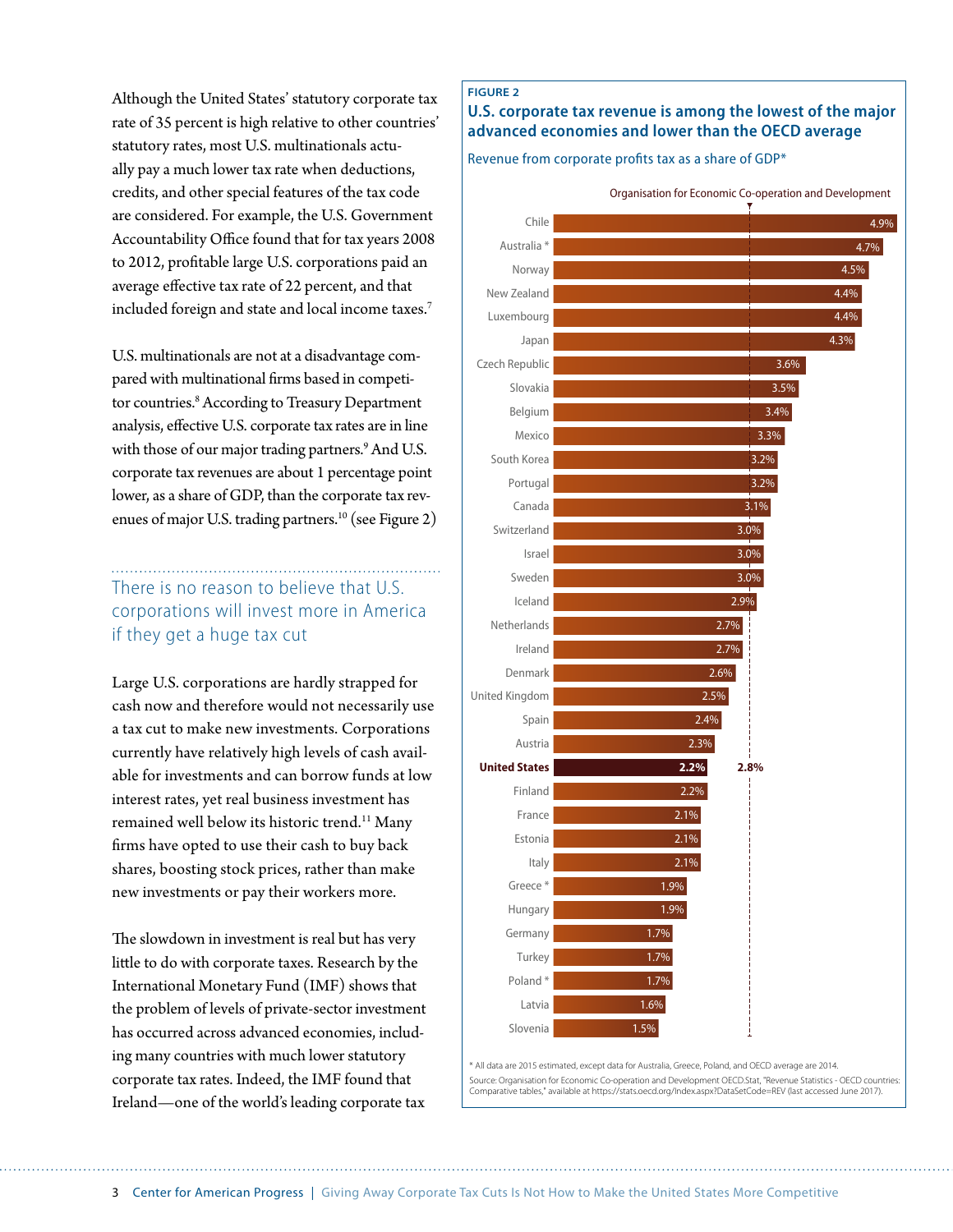havens<sup>12</sup>—has seen the sharpest slowdown in investment growth. The IMF research indicates that low levels of aggregate demand are the main culprit behind low levels of private-sector investment.13

## To strengthen long-term U.S. competitiveness, corporations should pay their fair share in taxes to help fund public investments

U.S. corporations should pay their fair share of the cost of public investments that will make our economy strong and competitive. They can afford it. Closing corporate tax loopholes, for example, will increase revenue and help fund public investments in worker skills and education and in modernizing and improving American transportation and health infrastructure. These investments will make our economy even more attractive to business and at the same time provide economic opportunity for all.

### Most Americans believe strongly that corporations should pay their fair share

In a national survey conducted in April 2017, the Pew Research Center reported, "Among the public overall, 62% say they are bothered 'a lot' by the feeling that some corporations don't pay their fair share of taxes, and 60% say the same about some wealthy people not paying their fair share."14 This was consistent with an April 2015 Gallup poll in which 69 percent of Americans said that corporations pay too little in federal taxes.<sup>15</sup> According to the Gallup organization, "Nearly seven in 10 Americans say corporations pay too little in federal taxes—consistent with views over much of the past decade."16 Americans have made it clear that they do not want politicians to cut taxes for corporations.<sup>17</sup>

*Alexandra Thornton is the senior director of tax policy on the Economic Policy team at the Center for American Progress. Seth Hanlon is a senior fellow at the Center.*